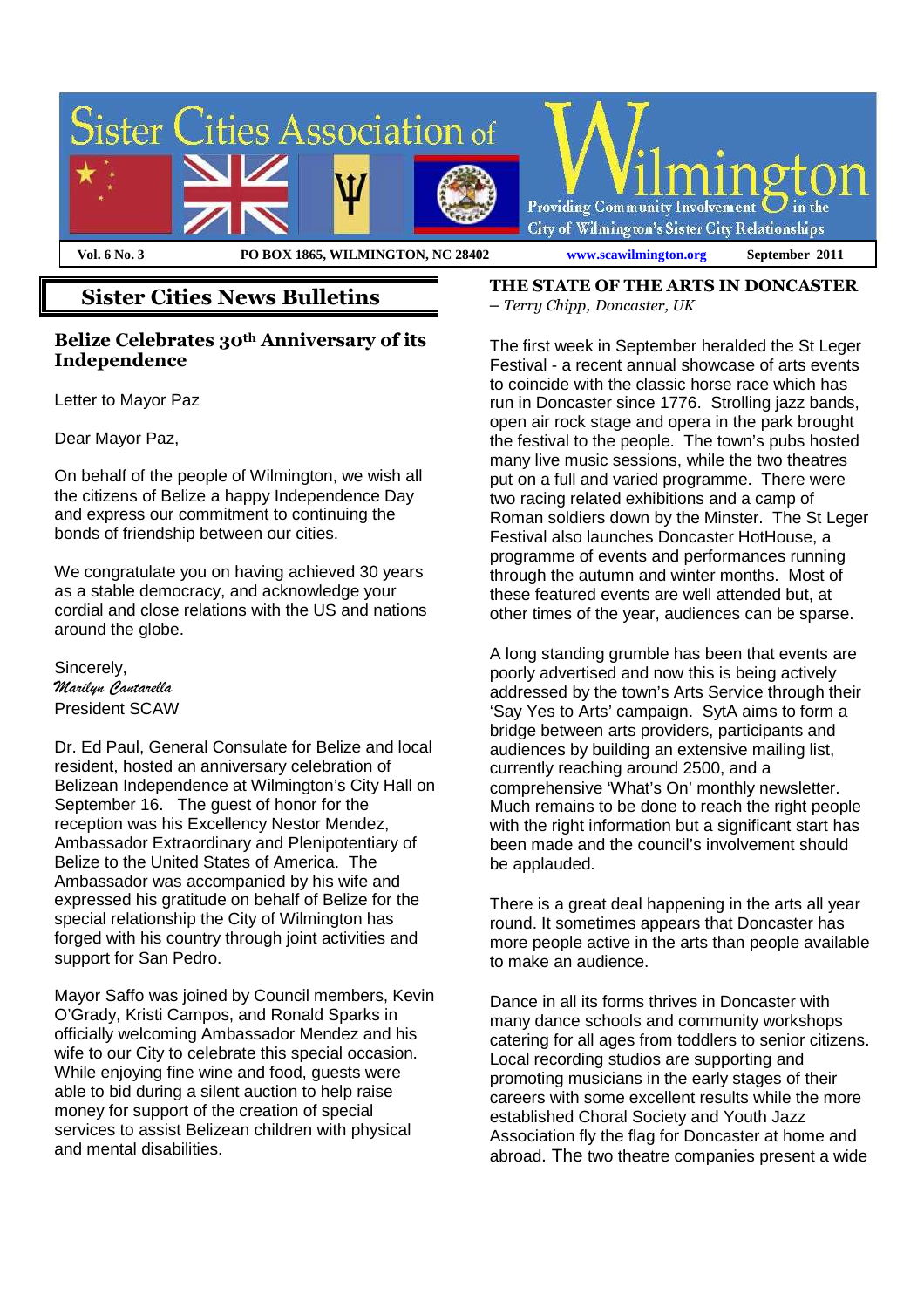range of touring performers and home-grown talent but lack the space to host the larger shows.

October sees the annual Open Exhibition at the Museum and Art Gallery with its eclectic mix of amateur and professional work that often generates a good measure of comment and controversy from all concerned. Perhaps reflecting the difficult economic times, the BrevonArt gallery is currently our only commercial art gallery. Hopefully the 12a Gallery will soon reopen after a change of ownership.

Despite the recession and funding cuts, the arts in Doncaster are strong at the grass-roots level with good facilities to encourage and develop local talent. What is needed now is a showcase for that talent and a link to the regional and national arts circuit. A new project may provide exactly that. Work has just started on constructing a New Performance Venue (NPV) in the newly developing Civic and Cultural Quarter of the town. The NPV will have multiple uses open during the day and into the evening. It will include a 600-seat main auditorium, a 200-seat/400-standing performing space, drama studio, dance studio, education spaces, foyer, bar, box office, dressing rooms and a café. When it opens in spring 2013 it should bring a new focus and a wider audience to the arts in Doncaster.

### **2011 Marks the 90th Anniversary of the Chinese Communist Party (CPC)**



Pictured above: A huge symbol of the Chinese Communist Party, illuminated in Tiananmen Square in Beijing on the eve of July 1 – (Photo Credits: ChinaFotoPress/Getty Images)

#### **US Senate Ratifies Appointment of Gary Locke as Ambassador to China–**(*Source: AP 28 July 2011)*

Locke was unanimously confirmed by the Senate in late July. During the White House announcement in March, Locke said: "As Commerce Secretary, I've

helped open up foreign markets for American businesses so they can create more jobs right here in America…I'm eager to continue that work in China and to help you, Mr. President, manage one of America's most critical and complex diplomatic, economic, and strategic relationships."

Gary Locke was a two term governor of Washington State and the first Chinese American to serve as a US governor before his appointment as Commerce Secretary in the Obama administration. Jon Huntsman resigned his role as US Ambassador to China shortly before announcing his run in the GOP presidential primary.

### **Barbados Signs \$15.7 Million Deal with**

**China –** *(Source: Nation News 7 Sept 2011 edition)*

According to media reports, Barbados is entering agreements valued at \$15.7 million with the People's Republic of China for economic and technical projects in several areas of cooperation between the two countries.

The signing of the agreements took place in Barbados earlier this month. Minister of Finance and Economic Affairs Chris Sinckler confirmed the money would support four agreements, three of which were discussed by Prime Minister Freundel Stuart with his Chinese counterpart Premier Wen Jiabao while on an official visit to China.

These included a letter of exchange to facilitate the installation of a new scoreboard at the Garfield Sobers Complex, and a memorandum of understanding between the Ministry of Education and Human Resource Development and the Ministry of Education of the People's Republic of China to send a Chinese language teacher to Barbados.

### **In Other News**

### **SCAW Hosts a Breakfast for Local Schools to Plan Global Education**

**Initiatives Doncaster** residents Patrick Carroll and his wife Sarah planned their summer